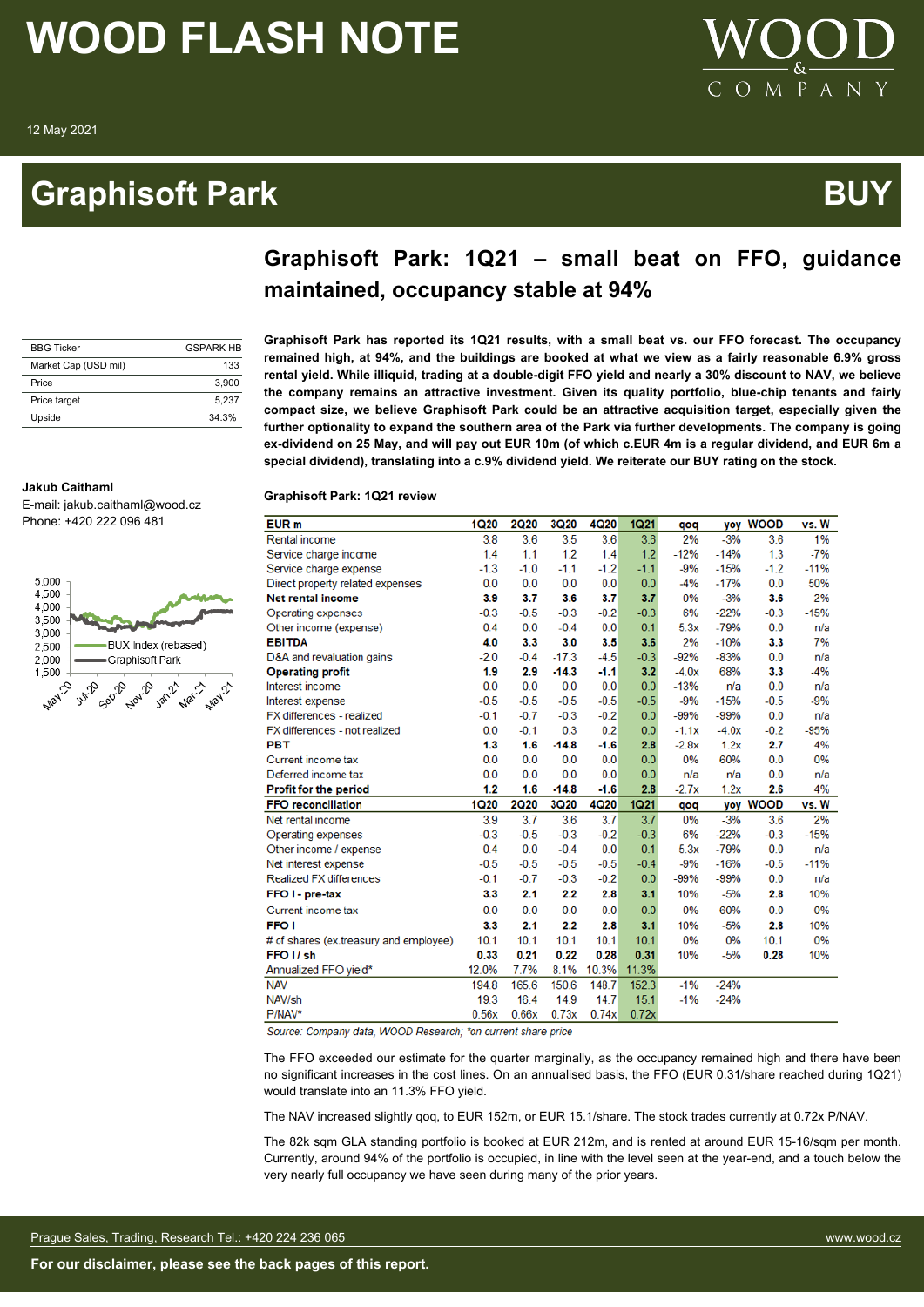

Discussing the outlook, management noted that it does not expect a further significant decline in the occupancy, but noted that we may see some tenants reducing their footprint when renewing their leases. We believe this is a reasonable assessment. In our view, with the tenant roster skewed towards IT and biotech companies, many of the companies may not have been very adversely affected by the current downturn, and the available space could be useful for some of the tenants who may looking to expand their operations.

Management reiterated the guidance published during the year-end results, which implies that the FFO should reach EUR 11.4m in 2021E.

During the quarter, the company purchased a small land plot between the South Park I and South Park II development areas, for around EUR 0.5m. It estimates that it will be able to build around 4k sqm GLA on the newly-acquired plot.

There has been no update on the legal proceedings related to the decontamination of the northern area of the Park. The first deadline of 31 May 2021 is expected to expire without a result, and the relevant authorities have not sent any information on any expected further procedures.

|                                             | 4015   | 4016   | 4017   | 4Q18   | 4Q19   | 4020   | 1Q21   |
|---------------------------------------------|--------|--------|--------|--------|--------|--------|--------|
| GLA ('000 sqm)                              | 59,000 | 59.000 | 67.000 | 82,000 | 82.000 | 82,000 | 82.000 |
| BV (EUR m)                                  |        |        | 187    | 235    | 249    | 212    | 212    |
| Rental income, annualized (EUR m)           | 9.36   | 9.53   | 11.48  | 14.81  | 14.45  | 14.32  | 14.56  |
| Average monthly rent                        | 13.5   | 13.5   | 14.4   | 15.8   | 15.1   | 15.5   | 15.7   |
| Average occupancy                           | 98%    | 100%   | 99%    | 95%    | 97%    | 94%    | 94%    |
| Gross rental yield                          |        |        | 6.1%   | 6.3%   | 5.8%   | 6.8%   | 6.9%   |
| Gross rental yield (adj for full occupancy) |        |        | 6.2%   | 6.6%   | 6.0%   | 7.2%   | 7.3%   |

Source: Company data; WOOD Research

\*We have retrospectively adjusted the area between 4Q15 and 4Q17 in order to roughly reflect the different reporting. Each year, we increased the area by 6k sqm, which is the difference between the 1Q18 GLA and the 1Q18 "Area" Graphisoft Park reported previously.

#### **Budapest office market outlook**

Local investors remain a dominant force in the market. Realtors are pencilling in that the yields have shifted up some 25-75bps relative to the pre-COVID-19 levels. The prime office yield is reported at around 5.5-5.75%; whereas, in 2019, we believe the developers of prime projects were expecting pricing of around 5.0-5.25%.

The significant progress in the vaccination rate should help bring people back to the offices, and offer better visibility on office space requirements going forward, we believe. Currently, around 45% of Hungarians have received at least one dose of a vaccine, and around 26% of the population is fully vaccinated currently. This is well above the average levels of the EU, where around 28% of the population has received at least one dose, and only around 11% has been fully vaccinated, up to now. Hungary is leading the EU in the vaccination levels, thanks to its reliance on Russian and Chinese jabs.

The average vacancy increased by around 3.5ppts during 2020, to 9.1% at the end of last year. CBRE estimates that, on top of this, around 2% of the space was available for sub-lease. There is c.180k sqm of office space scheduled for completion in 2021E, and an additional almost 300k sqm of office space scheduled for completion in 2022E. As a result, the vacancy may continue to trend up, which could put pressure on the owners of the older buildings especially, we believe.

The average rent in the market has been growing steadily, from around EUR 11/sqm per month in 2015 to c.EUR 13-14/sqm currently. Among other things, this means that the premium that Graphisoft Park used to be rented at has declined over time. Given the good state of the buildings and the unique work environment the Park offers, we believe it should be possible to retain a large majority of the tenants, although we cannot rule out that the vacancy will continue to increase in the near term.

| Year  | <b>BV</b> | <b>BVPS</b> | <b>Net LTV</b> | <b>Equity</b> | <b>FFO</b> | <b>FFOPS</b> | <b>FFO ROE</b> | <b>P/BV</b> | <b>FFO</b> | <b>DPS</b> | Div. Yield |
|-------|-----------|-------------|----------------|---------------|------------|--------------|----------------|-------------|------------|------------|------------|
|       | (EUR m)   | (EUR)       |                | ratio         | (EUR m)    | (EUR)        |                |             | vield      | (EUR)      |            |
| 2017  | 26        | 2.6         | 69%            | 25%           | 8.5        | 0.8          | 34.3%          | 3.1x        | 10.4%      | 0.3        | 3.7%       |
| 2018  | 168       | 16.6        | 28%            | 67%           | 9.9        | 1.0          | 10.2%          | 0.5x        | 12.1%      | 0.6        | 7.9%       |
| 2019  | 179       | 17.7        | 25%            | 60%           | 12.0       | 1.2          | 6.9%           | 0.6x        | 11.0%      | 2.8        | 25.6%      |
| 2020E | 160       | 15.9        | 34%            | 57%           | 10.4       | 1.0          | 6.1%           | 0.7x        | 9.5%       | 0.7        | 6.2%       |
| 2021E | 169       | 16.8        | 32%            | 58%           | 10.3       | 1.0          | 6.2%           | 0.6x        | 9.4%       | 0.7        | 6.1%       |
| 2022E | 175       | 17.4        | 30%            | 59%           | 10.2       | 1.0          | 5.9%           | 0.6x        | 9.4%       | 0.7        | 6.1%       |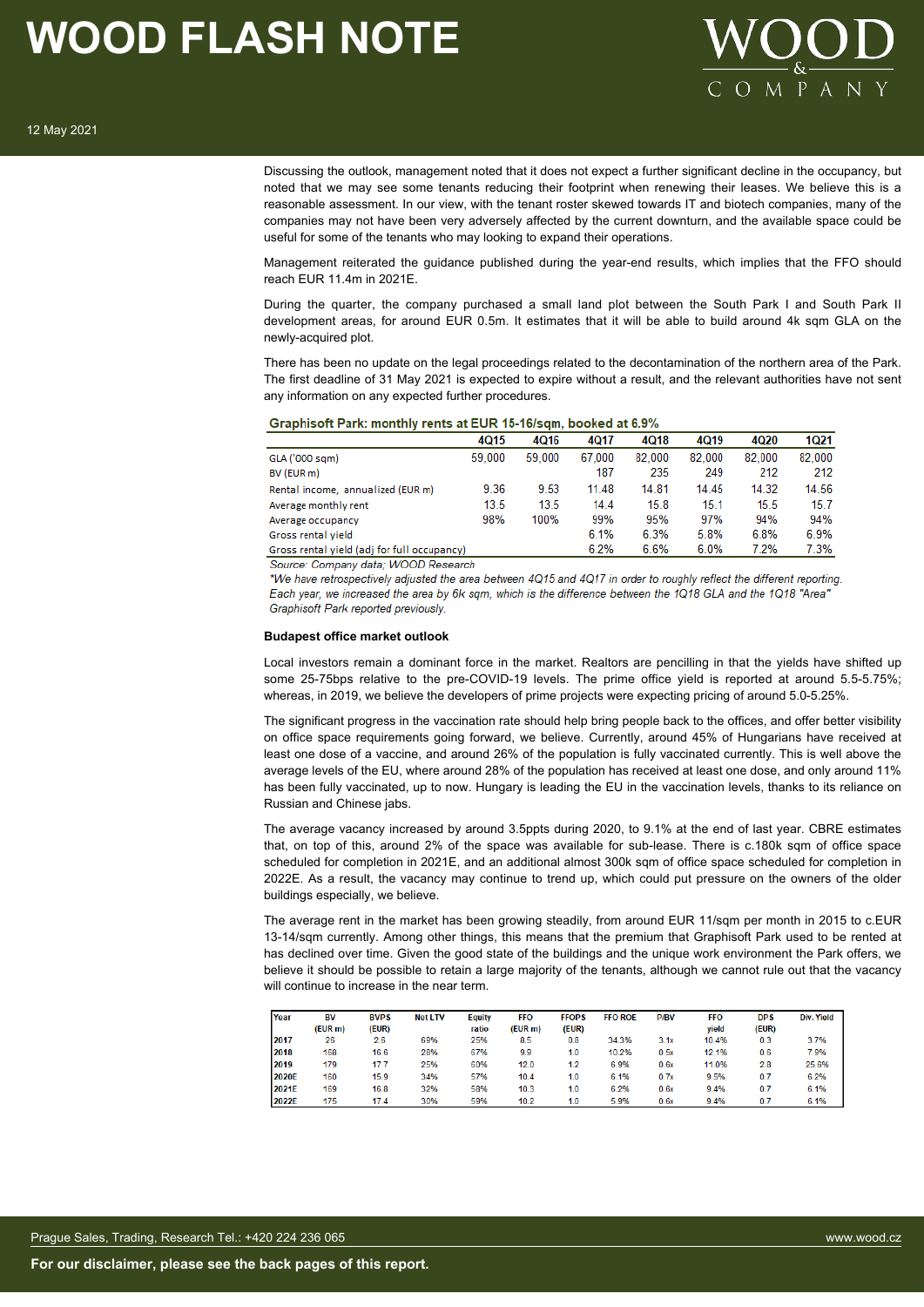

12 May 2021

#### **DISCLAIMER**

#### **Important Disclosures**

This investment research is published by WOOD & Company Financial Services, a.s. ("WOOD&Co") and/or one of its branches who are authorised and regulated by the Czech National Bank (CNB) as Home State regulator and in Poland by the Polish Financial Supervision Authority (KNF), in Slovakia by the National Bank of Slovakia (NBS), in Italy by the Companies and Stock Exchange Commisssion (CONSOB) and in the UK by the Financial Conduct Authority (FCA) as Host State regulators.

*This research/commentary was prepared by the assignment of Budapest Stock Exchange Ltd. (registered seat: 1054 Budapest, Szabadság tér 7. Platina torony I. ép. IV. emelet; company registration number: 01-10-044764, hereinafter: BSE) under the agreement which was concluded by and between BSE and WOOD & Company Financial Services, a.s. (registered seat: námstí Republiky 1079/1a, 110 00 Praha 1, Czech Republic; company registration number: 265 03 808, hereinafter: Investment Service Provider).*

BSE shall not be liable for the content of this research/commentary, especially for the accuracy and completeness of the information therein and for the forecasts and conclusions; the Service Provider shall be solely liabl *these. The Service Provider is entitled to all copyrights regarding this research/commentary however BSE is entitled to use and advertise/spread it but BSE shall not modify its content.*

*This research/commentary shall not be qualified as investment advice specified in Point 9 Section 4 (2) of Act No. CXXXVIII of 2007 on Investment Firms and Commodity Dealers and on the Regulations Governing their Activities. Furthermore, this document shall not be qualified as an offer or call to tenders for the purchase, sale or hold of the financial instrument(s) concerned by the research/commentary.*

This investment research was completed on 12/05/2021 at 07:30 CET and disseminated on 12/05//2021 at 08:00 CET.

#### WOOD&Co's rating and price target history for Graphisoft Park in the preceding 12-month period:

| <b>Date</b> | Ratino     | Date        | --                  |
|-------------|------------|-------------|---------------------|
| 03          | HOLL       | '2019<br>vJ | 5.285<br>וטר        |
|             | <b>BUY</b> | 2020        | 007<br>HUM<br>U.ZU. |

The meanings of recommmendations made in WOOD&Co's investment research are as follows:

**BUY:** The stock is expected to generate total returns of over 15% during the next 12 months as measured by the price target.

**HOLD:** The stock is expected to generate total returns of 0-15% during the next 12 months as measured by the price target.

**SELL:** The stock is expected to generate a negative total return during the next 12 months as measured by the price target.

RESTRICTED: Financial forecasts, and/or a rating and/or a price target is restricted from disclosure owing to Compliance or other regulatory/legal considerations such as a blackout period or a conflict of interest.

**NOT RATED**: Suspension of rating after 30 consecutive weekdays where the current price vis-à-vis the price target has been out of the range dictated by the current BUY/HOLD/SELL rating.

**COVERAGE IN TRANSITION**: Due to changes in the Research team, the disclosure of a stock's rating and/or price target and/or financial information are temporarily suspended.

As of the end of the last calendar quarter, the proportion of all WOOD&Co's investment research vis-à-vis the proportion of subject companies that were investment banking clients over the previous 12 months is as follows:

|                                 | <b>BUY</b>               | <b>HOLD</b> | SELL | <b>Restricted</b> | <b>NOT RATED</b> | <b>Coverage in transition</b>    |
|---------------------------------|--------------------------|-------------|------|-------------------|------------------|----------------------------------|
| <b>Equity Research Coverage</b> | 55%                      | 37%         | ୪%   |                   | n.a.             | 10 <sub>l</sub><br>$\frac{1}{2}$ |
| <b>IB Clients</b>               | $\overline{\phantom{a}}$ |             | n.a. | n.a.              | n.a.             | n.a.                             |

Any prices of financial instruments quoted in this investment research are taken as of the previous day's market close on the home market unless otherwise stated

Details of the methodologies used to determine WOOD&Co's price targets and risk assessment related to the achievement of the targets are outlined throughout the most recent substantive report/note on the subject company.

It should be assumed that the risks and valuation methodology presented in daily news or flash notes, and not changing WOOD&Co's estimates or ratings, are as set out in the most recent substantive research report/note on the subject company and can be found on our website at **[https://research.wood.com](https://research.wood.com/)**.

WOOD&Co's policy is to update investment research as it deems appropriate, based on developments in the subject company, sector or market that may have a material impact on the views or opinions stated in the investment research.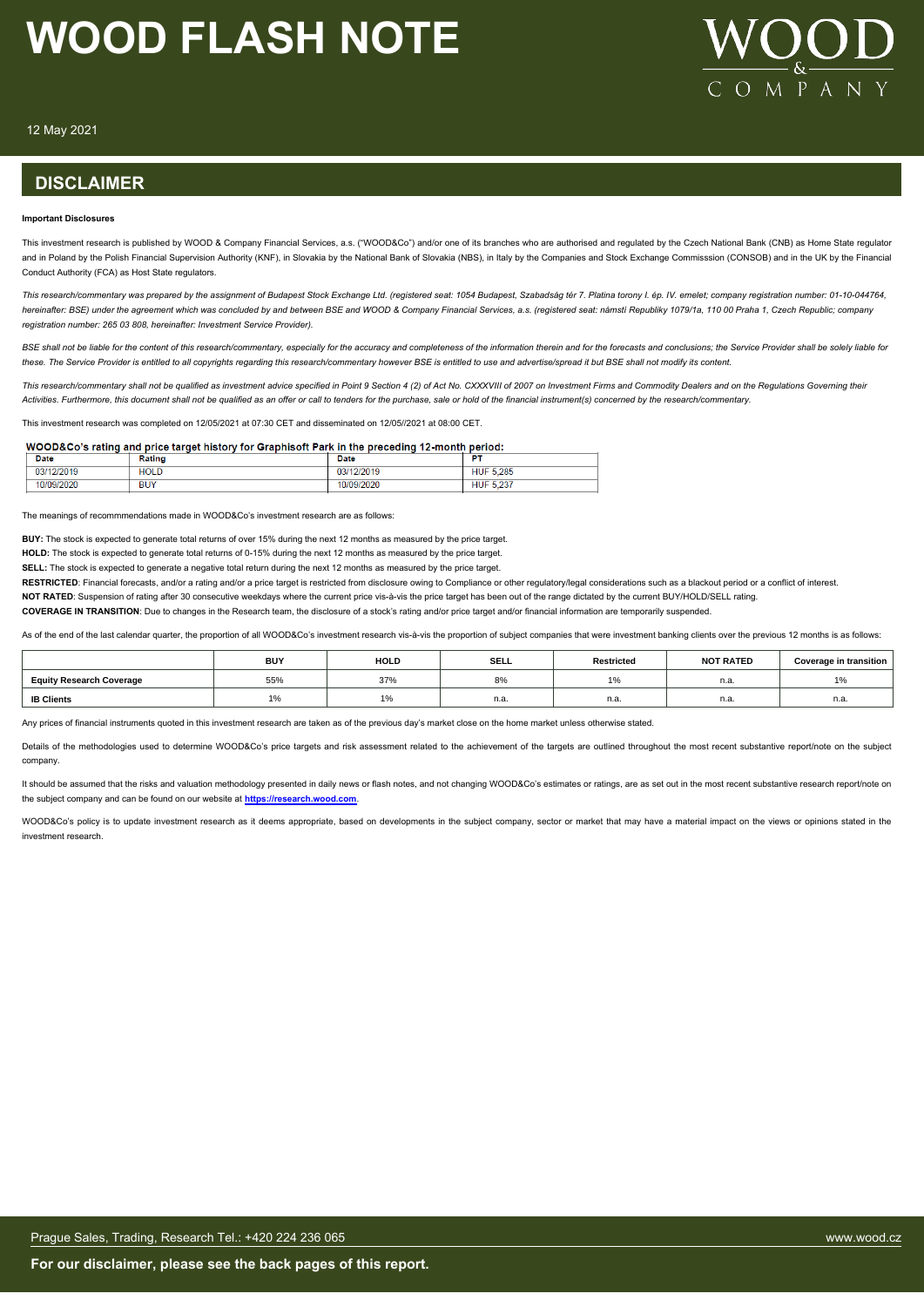# $M \overline{P} A$

#### 12 May 2021

#### **WOOD Research Disclosures (as of 12 May 2021)**

| Company                                  | <b>Disclosures</b> | Company                         | <b>Disclosures</b> |
|------------------------------------------|--------------------|---------------------------------|--------------------|
| <b>Alior Bank</b>                        | 5                  | Kofola CS                       |                    |
| AmRest                                   |                    | Komercni                        | 4, 5               |
| <b>ANY Security Printing Company PLC</b> |                    | Kruk                            |                    |
| Banca Transilvania                       |                    | <b>Lotos</b>                    |                    |
| <b>Bank of Cyprus</b>                    |                    | MedLife                         |                    |
| <b>BRD</b>                               | 5                  | <b>MONETA Money Bank</b>        |                    |
| <b>Bucharest Stock Exchange</b>          |                    | O2 Czech Republic               | 1, 4, 5            |
| Santander Bank Polska                    | 5                  | <b>OMV Petrom</b>               | 3, 5               |
| ccc                                      |                    | Orange PL                       | 5                  |
| <b>CD Projekt</b>                        | 5                  | Piraeus Financial Holdings S.A. | 1, 2, 3            |
| Ceska zbrojovka Group                    | 1, 2, 3            | Pekao                           | 4, 5               |
| <b>CEZ</b>                               |                    | PGE                             |                    |
| <b>CME</b>                               |                    | <b>PGNiG</b>                    |                    |
| Dino                                     |                    | <b>Philip Morris CR</b>         |                    |
| <b>DO&amp;CO</b>                         |                    | <b>PKN Orlen</b>                |                    |
| Electrica                                |                    | PKO BP                          | 4,5                |
| <b>Erste Group Bank</b>                  | 5                  | PZU                             | 4, 5               |
| Eurobank                                 |                    | Romgaz                          | 5                  |
| Eurocash                                 | 4, 5               | Santander Bank Polska           |                    |
| Fortuna                                  |                    | Siauliu Bankas                  | 1, 2, 4            |
| Fondul Proprietatea                      | 1, 2, 3, 4, 5      | Tauron                          |                    |
| <b>Graphisoft Park</b>                   |                    | <b>TBC Bank</b>                 |                    |
| <b>ING BSK</b>                           |                    | <b>Ten Square Games</b>         |                    |
| Kazatomprom                              |                    | Transelectrica                  |                    |
| Kernel                                   |                    | Transgaz                        |                    |
| Kety                                     |                    | <b>Warsaw Stock Exchange</b>    |                    |
| <b>KGHM</b>                              | 5                  |                                 |                    |

#### **Description**

- The company currently is, or in the past 12 months was, a client of WOOD & Co or any of its affiliates for the provision of corporate finance/investment banking services
- 2 In the past 12 months, WOOD & Co or any of its affiliates have received compensation for corporate finance/investment banking services from the company.
- 3 In the past 12 months, WOOD & Co or any of its affiliates have been lead manager or co-lead manager of a publicly disclosed offer of the company's financial instruments
- In the past 12 months, WOOD & Co or any of its affiliates have acted as broker to the company
- 5 WOOD & Co or any of its affiliates are market maker(s) or liquidity provider(s) in relation to financial instruments of the company.
- In the past 12 months, WOOD & Co or any of its affiliates have provided to the company any services set out in Sections A and B or Annex I to the Directive 2014/65/EU of the European Parliament and of the
- Council, other than services listed under points 1, 3, 4 or 5 above, or received compensation for such services from the company.
- 7 The authoring analyst or any individual involved in the preparation of this investment research have purchased/received shares in the company prior to a public offering of those shares; and the price at which they were acquired along with the date of acquisition are disclosed above.
- 8 The authoring analyst or any individual involved in the preparation of this investment research has a direct ownership position in securities issued by the company.
- 9 A partner, director, officer, employee or agent of WOOD & Co and its affiliates, or a member of his/her household, is an officer, or director, or serves as an advisor or board member of the company.
- 10 WOOD & Co or its affiliates hold a net long or short position exceeding the threshold of 0,5% of the total issued share capital of the company, calculated in accordance with Article3 of Regulation (EU) No 236/2012 and with Chapters III and IV of Commission Delegated Regulation (EU) No 918/2012.
- 11 The company owns more than 5% of the total issued share capital in WOOD & Co or any of its affiliates.

The authoring analysts who are responsible for the preparation of this investment research have received (or will receive) compensation based upon (among other factors) the overall profits of WOOD&Co, which includes corporate finance/investment banking, sales and trading and principal trading revenues. However, such authoring analysts have not received, and will not receive, compensation that is directly based upon or linked to one or more specific activities, or to recommendations contained in the investment research. One factor in equity research analyst compensation is arranging corporate access events/meetings between institutional clients and the management teams of covered companies (with the company management being more likely to participate when the analyst has a positive view of the company).

WOOD&Co and its affiliates may have a corporate finance/investment banking or other relationship with the company that is the subject of this investment research and may trade in any of the designated investments mentioned herein either for their own account or the accounts of their clients, in good faith or in the normal course of market making. Accordingly, WOOD&Co or their affiliates, principals or employees (other than the authoring analyst(s) who prepared this investment research) may at any time have a long or short position in any such designated investments, related designated investments or in options, futures or other derivative instruments based thereon.

WOOD&Co manages conflicts of interest arising as a result of preparation and publication of research through its use of internal databases, notifications by the relevant employees and Chinese Walls as monitored by Compliance. For further details, please see our website at **https://www.wood.cz/mifid-information/**.

The information contained in this investment research has been compiled by WOOD&Co from sources believed to be reliable, but (with the exception of the information about WOOD&Co) no representation or warranty, express or implied, is made by WOOD&Co, its affiliates or any other person as to its fairness, accuracy, completeness or correctness. WOOD&Co has not independently verified the facts, assumptions, and estimates contained herein. All estimates, opinions and other information contained in this investment research constitute WOOD&Co' judgement as of the date of this investment research, are subject to change without notice and are provided in good faith but without legal responsibility or liability.

WOOD&Co salespeople, traders, and other professionals may provide oral or written market commentary or trading strategies to our clients and our proprietary trading desk that reflect opinions that are contrary to the opinions expressed in this investment research. WOOD&Co's affiliates, proprietary trading desk and investing businesses may make investment decisions that are inconsistent with the recommendations or views expressed in this investment research.

This investment research is provided for information purposes only and does not constitute or form part of an offer or invitation or solicitation to engage in investment activity or to buy or sell any designated investments discussed herein in any jurisdiction. As a result, the designated investments discussed in this investment research may not be eligible for offer or sale in some jurisdictions. This investment research is not, and under no circumstances should be construed as, a solicitation to act as a securities broker or dealer in any jurisdiction by any person or company that is not legally permitted to carry on the business of a securities broker or dealer in that jurisdiction.

This investment research is prepared for general circulation to WOOD&Co's clients and does not have regard to the investment objectives, financial situation or particular needs of any particular person. Investors should consider this report as only a single factor in making their investment decision and obtain advice based on their own individual circumstances before making an investment decision. To the fullest extent permitted by law, none of WOOD&Co, its affiliates or any other person accepts any liability whatsoever for any direct or consequential loss arising from or in connection with the use of this investment research.

#### **For United Kingdom or EU Residents:**

This investment research is only for persons who are eligible counterparties or professional clients within the meaning of Directive 2014/65/EU of the European Parliament and of the Council of 15 May 2014 on markets in financial instruments and amending Directive 2002/92/EC and Directive 2011/61/EU and is exempt from the general restrictions in section 21 of the Financial Services and Markets Act 2000 (or any analogous legislation) on the communication of invitations or inducements to engage in investment activity on the grounds that it is being distributed in the United Kingdom only to persons of a kind described in Article 19(5) (Investment Professionals) and 49(2) (High Net Worth companies, unincorporated associations, etc.) of the Financial Services and Markets Act 2000 (Financial Promotion) Order 2005 (as amended).

#### Prague Sales, Trading, Research Tel.: +420 224 236 065 www.wood.cz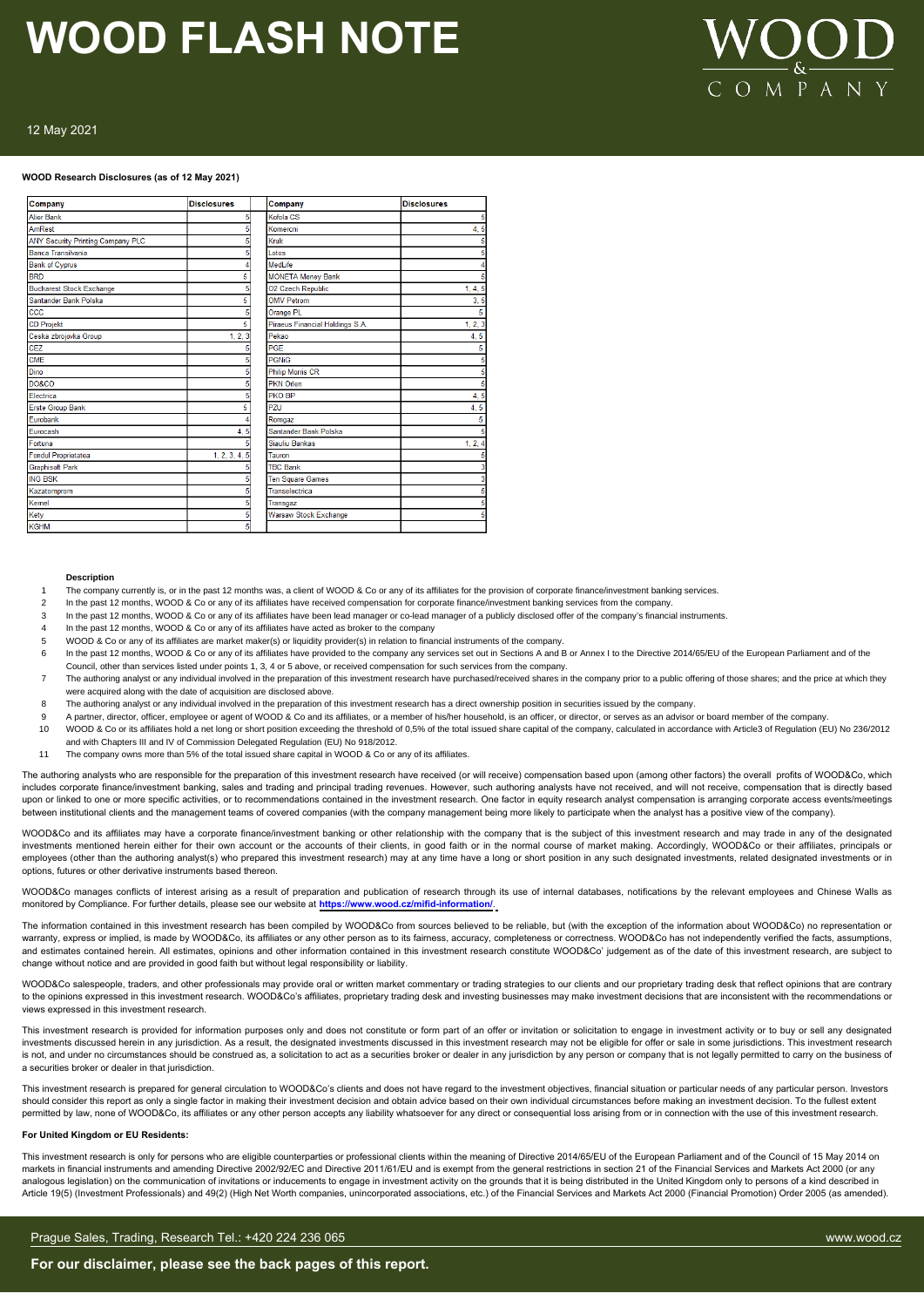

#### 12 May 2021

It is not intended to be distributed or passed on, directly or indirectly, to any other class of persons. This material is not for distribution in the United Kingdom or Europe to retail clients, as defined under the rules the Financial Conduct Authority.

#### **For United States Residents:**

This investment research distributed in the United States by WOOD&Co, and in certain instances by Brasil Plural Securities LLC ("Brasil Plural"), a U.S. registered broker dealer, only to "major U.S. institutional investors", as defined under Rule 15a-6 promulgated under the U.S. Securities Exchange Act of 1934, as amended, and as interpreted by the staff of the U.S. Securities and Exchange Commission ("SEC"). This investment research is not intended for use by any person or entity that is not a major U.S. institutional investor. If you have received a copy of this research and are not a major U.S. institutional investor, you are instructed not to read, rely on or reproduce the contents hereof, and to destroy this research or return it to WOOD&Co or to Brasil Plural. Analyst(s) preparing this report are employees of WOOD&Co who are resident outside the United States and are not associated persons or employees of any U.S. registered broker-dealer. Therefore the analyst(s) are not be subject to Rule 2711 of the Financial Industry Regulatory Authority ("FINRA") or to Regulation AC adopted by SEC which, among other things, restrict communications with a subject company, public appearances and personal trading in securities by a research analyst. Any major U.S. Institutional investor wishing to effect transactions in any securities referred to herein or options thereon should do so by contacting a representative of Brasil Plural. Brasil Plural is a broker-dealer<br>re 212-388-5613. WOOD&Co is not affiliated with Brasil Plural or any other U.S. registered broker-dealer.

The views and sentiments expressed in this investment research and any findings thereof accurately reflect the analyst's truthful views about the subject securities and or issuers discussed herein.